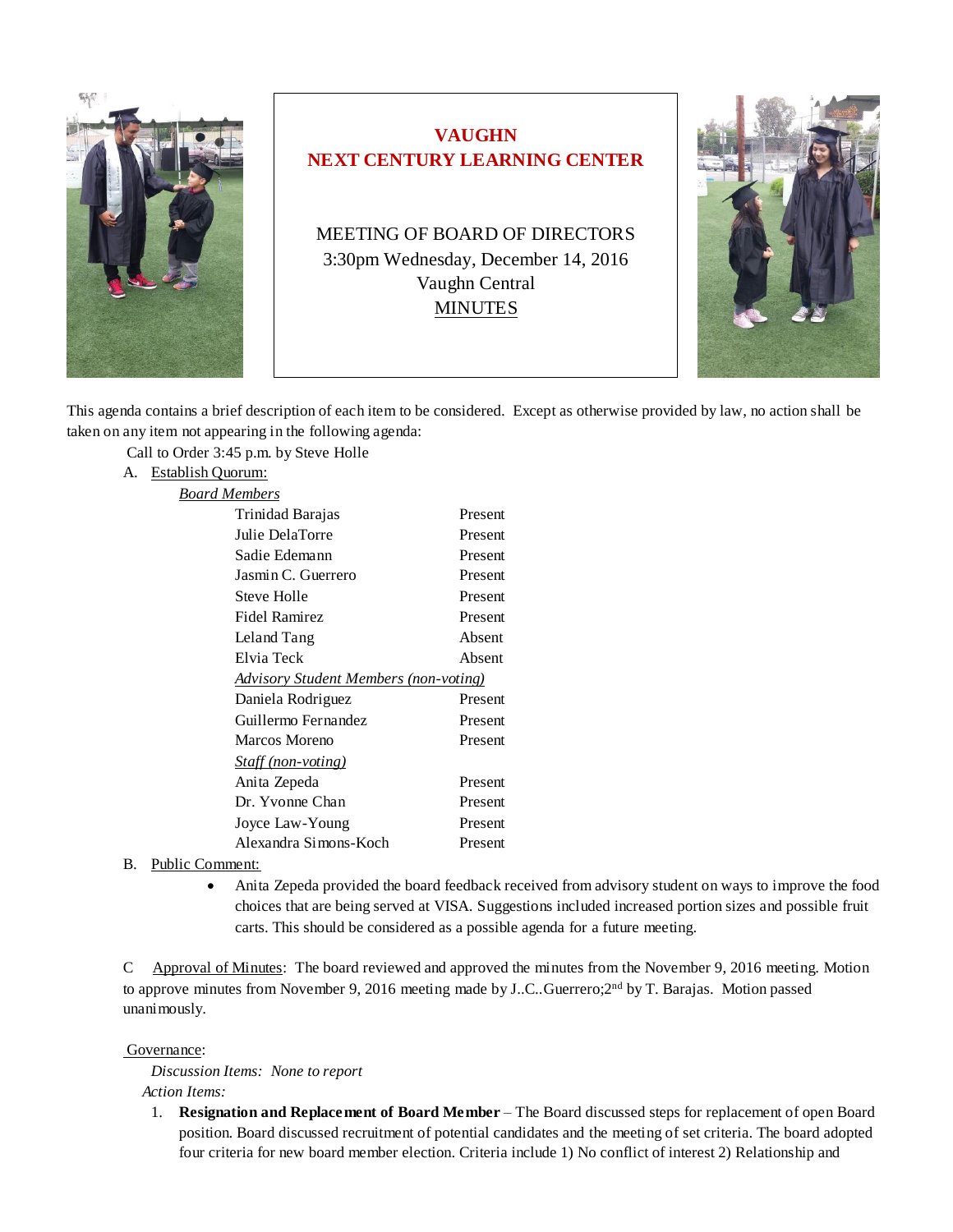knowledge of Vaughn community 3) Ability to attend meetings regularly 4) Expertise or resources to meet the ever changing needs of the school. Motion was made to direct members and executive members to outreach and dialogue with potential candidates with resumes to be submitted by the next board meeting. Motion moved by J.C. Guerrero, 2nd: F. Ramirez. Motion passed unanimously.

2. **2016-17 1st Semester Evaluation of Executive Director –** The Board discussed and completed the 2016-17 1st semester performance evaluation of Executive Director, Anita Zepeda.

Goals, Accountability and Outcomes:

- **Curriculum & Instruction –** *No items to report*
- **Business**

*Action Items:*

- **1. 2016-17 1st Interim Financials –** The Board reviewed and discussed Vaughn's 2016-17 1st Interim Financial Report that ended October 31, 2016. Motion to approve Vaughn's 2016-2017 Interim Financial Report moved by S. Edemann, 2nd: F. Ramirez, Motion passed unanimously.
- **2. 2016-2017 Revised Budget** The Board discussed alignment of 1st interim financials to preliminary 2016-17 budget submitted in May, 2016. Motion to adopt the Revised 2016-17 Budget and submit to LAUSD moved by J.C Guerrero, 2nd: F. Ramirez, Motion passed unanimously.
- **3. P3 Construction Contract** The Board reviewed bids submitted by general contractors and received information on the bidding process. Bids were sent to 14 general contractors on LAUSD prequalified list, four responded by participating in Vaughn's mandatory pre-bid walk and meeting. Vaughn also posted bid announcement in LA Times as legal notice as well as 3 other construction media outlets. On Dec 12, only one general contractor submitted a bid. Del Amo is the only LAUSD prequalified contractor that submitted therefore, the only bid becomes the lowest bid according to LAUSD policy. Board reviewed the bid submitted by Del Amo and authorized Dr. Yvonne Chan to develop and negotiate contract terms with Del Amo to ensure the contract addresses the entire scope of work per final DSA approved plan. Contract must meet timeline and budget allowance. Motion to authorize Dr. Yvonne Chan to develop, negotiate, and sign contract terms with Del Amo to ensure the contract addresses the entire scope of work per final DSA approved plan and meet timeline and budget allowances moved by T. Barajas, 2<sup>nd</sup>: J. DeLaTorre, Motion passed unanimously.
- **4. Compensation for IT Managers & Specialized Subject Credentials –** *The Board discussed and compensation matters related to:*
	- a) Exempt status for IT Managers information was presented by A. Zepeda and a revised compensation schedule was presented. Motion to approve SIS/IT Managers Revised Pay Scale moved by J.C. Guerrero 2nd; T. Barajas. Motion passed unanimously.
	- b) Ideas for recruitment of teachers with specialized credentials in hard to staff content areas were presented by A. Zepeda and included: Designated differential in pay for those holding credentials in specialized subject areas (i.e., Health Science, Medical Tech, Engineering, etc.). Discussion included suggestion to allow flexibility in placement on the pay schedule. Discussion also included recruitment practices such as job fairs, online postings, and connections with institutions of higher education to recruit. Suggestion to participate in Charter school association job fairs and possibly hold our own job fair. T. Barajas pointed out that Vaughn needs to examine practices that have led to the loss of veteran teachers who are leaving and that there is a lack of validation for teachers who are leaving. A. Simons Koch informed the board that she will research possibly conducting round table discussions at each campus to determine teacher needs. Motion to provide flexibility in placement on salary schedule for specialized positions that are hard to fill such as SPED, STEM moved by F. Ramirez, 2<sup>nd</sup> by J. DeLaTorre. Motion passed unanimously.